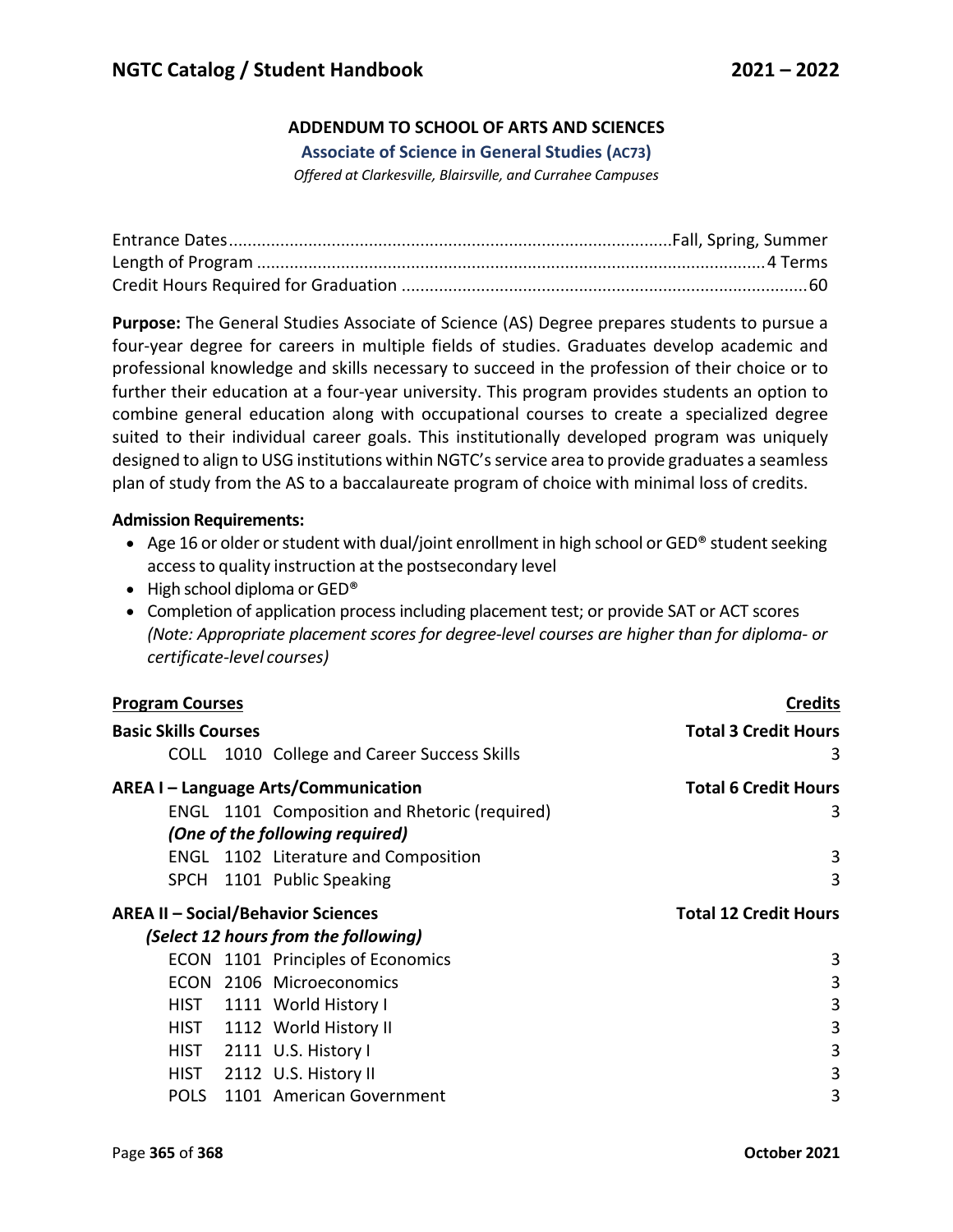|                                         | PSYC 1101 Introductory Psychology                           | 3                            |
|-----------------------------------------|-------------------------------------------------------------|------------------------------|
| SOCI                                    | 1101 Introduction to Sociology                              | 3                            |
|                                         | <b>AREA III - Natural Sciences/Mathematics</b>              | <b>Total 10 Credit Hours</b> |
|                                         | (One of the following required)                             |                              |
|                                         | MATH 1101 Mathematical Modeling                             | 3                            |
|                                         | MATH 1103 Quantitative Skills and Reasoning                 | 3                            |
|                                         | MATH 1111 College Algebra                                   | 3                            |
|                                         | MATH 1127 Introduction to Statistics                        | 3                            |
|                                         | (Select an additional 7 hours from the following)           |                              |
|                                         | MATH 1101 Mathematical Modeling                             | 3                            |
|                                         | MATH 1103 Quantitative Skills and Reasoning                 | 3                            |
|                                         | MATH 1111 College Algebra                                   | 3                            |
|                                         | MATH 1113 Pre-calculus                                      | 3                            |
|                                         | MATH 1127 Introduction to Statistics                        | 3                            |
|                                         | MATH 1131 Calculus I                                        | 3                            |
|                                         | BIOL 1111 Biology I                                         | 3                            |
|                                         | BIOL 1111L Biology I Lab                                    | $\mathbf 1$                  |
| <b>BIOL</b>                             | 1112 Biology II                                             | 3                            |
| <b>BIOL</b>                             | 1112L Biology II Lab                                        | $\mathbf{1}$                 |
|                                         | BIOL 2113 Anatomy and Physiology I                          | 3                            |
|                                         | BIOL 2113L Anatomy and Physiology Lab                       | $\mathbf{1}$                 |
|                                         | BIOL 2114 Anatomy and Physiology II                         | 3                            |
| <b>BIOL</b>                             | 2114L Anatomy and Physiology II Lab                         | $\mathbf{1}$                 |
|                                         | CHEM 1151 Survey of Inorganic Chemistry                     | 3                            |
|                                         | CHEM 1151L Survey of Inorganic Chemistry Lab                | $\mathbf{1}$                 |
|                                         | CHEM 1152 Survey of Organic Chemistry and Biochemistry      | 3                            |
|                                         | CHEM 1152L Survey of Organic Chemistry and Biochemistry Lab | $\mathbf{1}$                 |
|                                         | PHYS 1111 Introductory Physics I                            | 3                            |
|                                         | PHYS 1111L Introductory Physics I Lab                       | $\mathbf{1}$                 |
| <b>PHYS</b>                             | 1112 Introductory Physics II                                | 3                            |
| <b>PHYS</b>                             | 1112L Introductory Physics II Lab                           | $\mathbf{1}$                 |
| <b>AREA IV - Humanities/Fine Arts</b>   |                                                             | <b>Total 6 Credit Hours</b>  |
|                                         | (Select 6 hours from the following)                         |                              |
| <b>ARTS</b>                             | 1101 Art Appreciation                                       | 3                            |
|                                         | <b>ENGL 2130 American Literature</b>                        | 3                            |
|                                         | HUMN 1101 Introduction to Humanities                        | 3                            |
| <b>General Education Core Electives</b> |                                                             | <b>Total 3 Credit Hours</b>  |
|                                         | (Select 3 hours from the following)                         |                              |
| <b>ARTS</b>                             | 1101 Art Appreciation                                       | 3                            |
| <b>BIOL</b>                             | 1111 Biology I                                              | 3                            |
| <b>BIOL</b>                             | 1111L Biology I Lab                                         | $\mathbf 1$                  |
| <b>BIOL</b>                             | 1112 Biology II                                             | 3                            |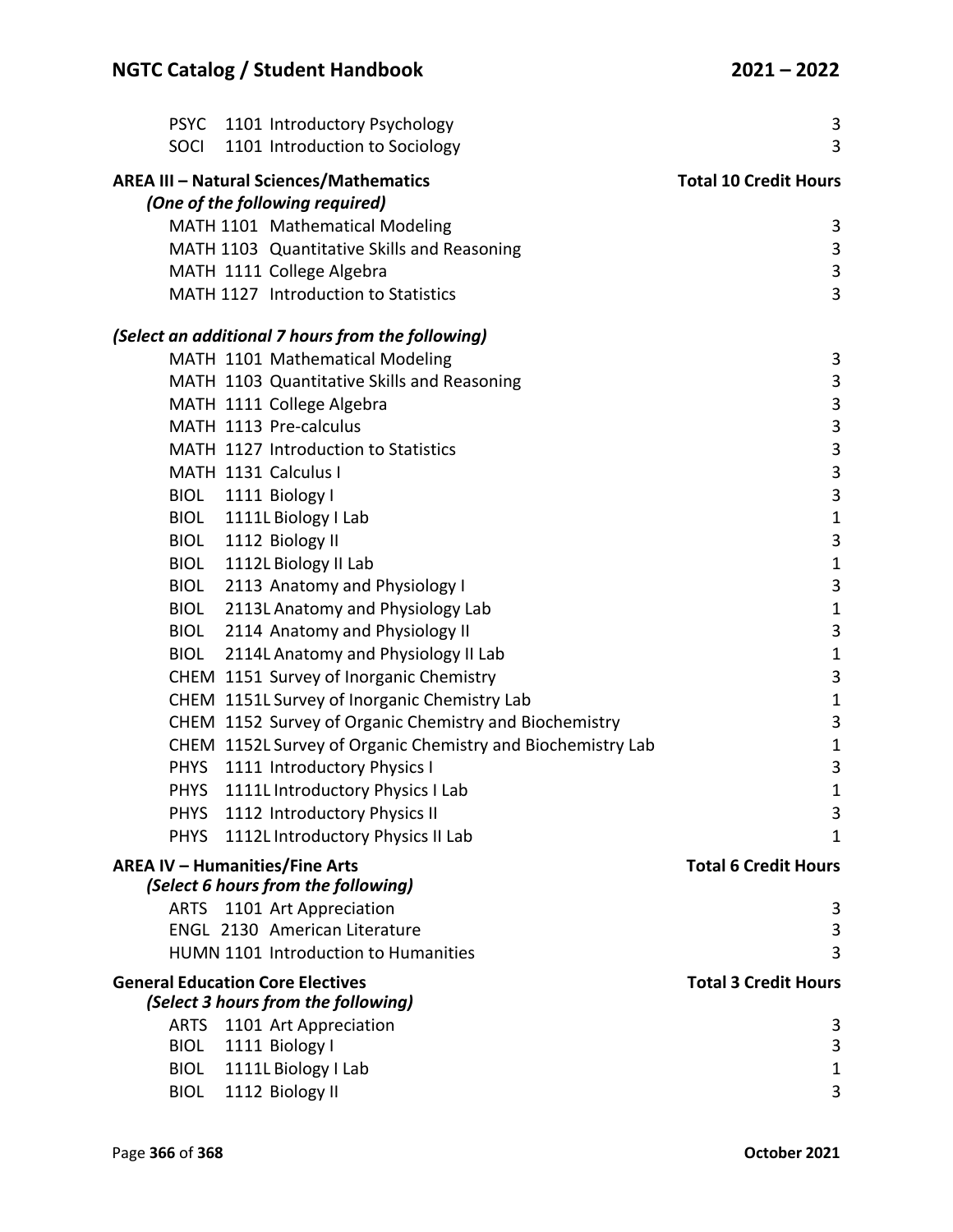|             | BIOL 1112L Biology II Lab                                   | $\mathbf{1}$              |
|-------------|-------------------------------------------------------------|---------------------------|
|             | CHEM 1151 Survey of Inorganic Chemistry                     | 3                         |
|             | CHEM 1151L Survey of Inorganic Chemistry Lab                | $\mathbf{1}$              |
|             | CHEM 1152 Survey of Organic Chemistry and Biochemistry      | 3                         |
|             | CHEM 1152L Survey of Organic Chemistry and Biochemistry Lab | $\mathbf{1}$              |
|             | ECON 1101 Principles of Economics                           | $\mathsf 3$               |
|             | ECON 2106 Microeconomics                                    | $\mathbf{3}$              |
|             | ENGL 1102 Literature and Composition                        | $\overline{\mathbf{3}}$   |
|             | <b>ENGL</b> 2130 American Literature                        | 3                         |
|             | HIST 1111 World History I                                   | 3                         |
|             | HIST 1112 World History II                                  | 3                         |
|             | HIST 2111 U.S. History I                                    | $\ensuremath{\mathsf{3}}$ |
|             | HIST 2112 U.S. History II                                   | $\mathsf 3$               |
|             | HUMN 1101 Introduction to Humanities                        | $\mathsf 3$               |
|             | MATH 1101 Mathematical Modeling                             | $\mathbf{3}$              |
|             | MATH 1103 Quantitative Skills and Reasoning                 | $\mathbf{3}$              |
|             | MATH 1111 College Algebra                                   | 3                         |
|             | MATH 1113 Pre-calculus                                      | $\mathbf{3}$              |
|             | MATH 1127 Introduction to Statistics                        | 3                         |
|             | MATH 1131 Calculus I                                        | $\overline{4}$            |
|             | PHYS 1111 Introductory Physics I                            | $\mathbf{3}$              |
|             | PHYS 1111L Introductory Physics I Lab                       | $\mathbf{1}$              |
|             | PHYS 1112 Introductory Physics II                           | 3                         |
|             | PHYS 1112L Introductory Physics II Lab                      | $\mathbf{1}$              |
|             | POLS 1101 American Government                               | $\mathbf{3}$              |
|             | PSYC 1101 Introductory Psychology                           | $\mathbf{3}$              |
|             | SOCI 1101 Introduction to Sociology                         | $\mathbf{3}$              |
| <b>SPCH</b> | 1101 Public Speaking                                        | 3                         |
|             |                                                             |                           |
|             |                                                             |                           |

## **General Studies Electives Total 20 Credit Hours**

|             | (Select 20 hours from the following) |   |
|-------------|--------------------------------------|---|
| ACCT        | 1100 Financial Accounting I          | 4 |
| ACCT        | 1105 Financial Accounting II         | 4 |
| ACCT        | 2000 Managerial Accounting           | 3 |
| ACCT        | 2140 Legal Environment of Business   | 3 |
| <b>ARTS</b> | 1101 Art Appreciation                | 3 |
| <b>BIOL</b> | 1111 Biology I                       | 3 |
| <b>BIOL</b> | 1111L Biology I Lab                  | 1 |
| <b>BIOL</b> | 1112 Biology II                      | 3 |
| <b>BIOL</b> | 1112L Biology II Lab                 | 1 |
| <b>BIOL</b> | 2113 Anatomy and Physiology I        | 3 |
| <b>BIOL</b> | 2113L Anatomy and Physiology Lab     | 1 |
| <b>BIOL</b> | 2114 Anatomy and Physiology II       | 3 |
| <b>BIOL</b> | 2114L Anatomy and Physiology II Lab  | 1 |